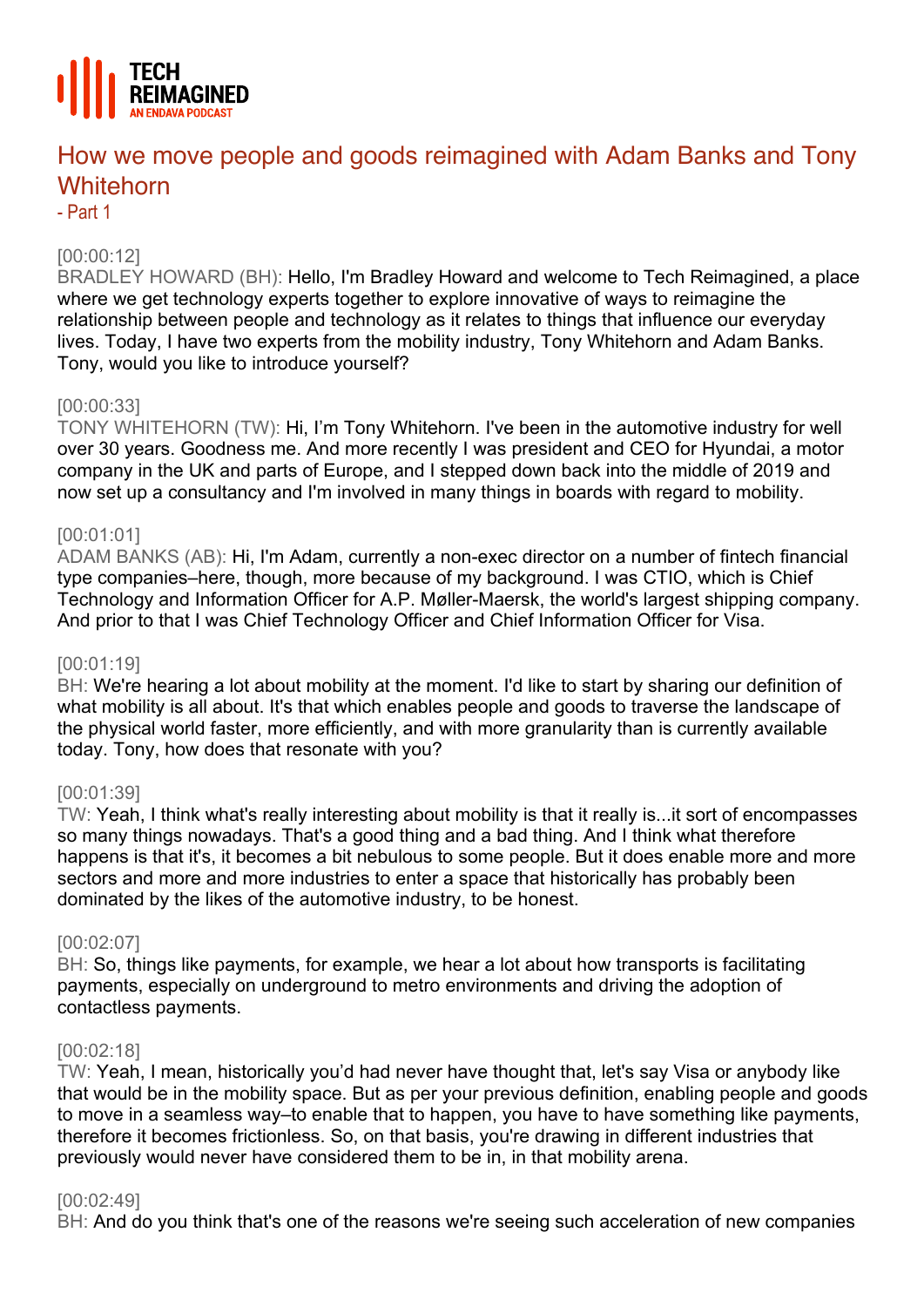

coming into the fold, like Tesla, for example, with a market cap that surpasses almost every other vehicle manufacturer?

## [00:03:02]

TW: Yeah, I think that what historically has happened, as with many industries, is you had this silo mentality that say, 'Yeah, I am in the automotive industry, I am in the freight and logistics industry.' And by virtue of connectivity, those barriers have been broken down. And I don't think that that has ever really happened before. So, where we are at the vanguard is something that is changing quite dramatically, and in a brand-new space.

## [00:03:30]

AB: I think there's an interesting point there, around, for want of a better word, base technology capability. So, be it connectivity, be it type of devices, be it battery life, those kinds of things are really starting to open up industries that previously couldn't be digitised because they were physical to digitisation, because you can connect the physical to the digital.

## [00:03:53]

BH: That's really interesting, isn't it? So, we've been hearing a lot about the term Mobility-as-a-Service and how it will be powered by 5G. Adam, do you think that this is another industry buzzword or does it have some genuine meaning?

## [00:04:05]

AB: Depends which one you're talking about. If it's 5G, then I do think that certainly for goods mobility it's going to have a significant impact. Data volumes in that area are tiny. They always have been. They're constrained by satellites. So, the sort of 5G bandwidth is nothing but hype. It's the low latency aspect. When you look at, if I just take Maersk as an example, there's four million containers in continuous movement around the world. Trying to understand every single data point, where it is, what's happening to it, the amount shock it's been through, temperature, pressure inside a container on a continual basis requires a very, very chatty interface. And that's what 5G is going to enable at a different, lower level of granularity than we've ever had before.

#### [00:04:48]

BH: So, there's four million containers. How do you think that will affect things like the airline industry then, for example, where you got aeroplanes all over the world all now wanting to be tracked?

# [00:05:01]

AB: Yeah, so that kind of capability has been there for a long time. If you think about a plane, it's got an almost unlimited power source. It's got a huge amount of assets strapped to it. It's when you go to the other extreme and say a pair of jeans or a small cardboard box. How would you track a cardboard box? It's got no power connectivity to it. It's got no network connectivity. The kind of technology we're seeing today enables you to do exactly that. So, mesh networks that are pretty much powerless, RFID type networks, those kinds of things connected to, let's say the container that they're in, the container broadcasting to the ship or the truck that it's on, the truck broadcasting to them. That's the kind of insight you can get. And then companies and customers can be able to choose to prioritize goods in transit. And that's a complete game changer.

#### [00:05:46]

BH: So, between Adam and Tony, we've heard almost the B2C type approach that Tony was describing with basically cars. And Adam, you were describing much more of a B2B type environment of not just looking at the container, but the goods inside the container and the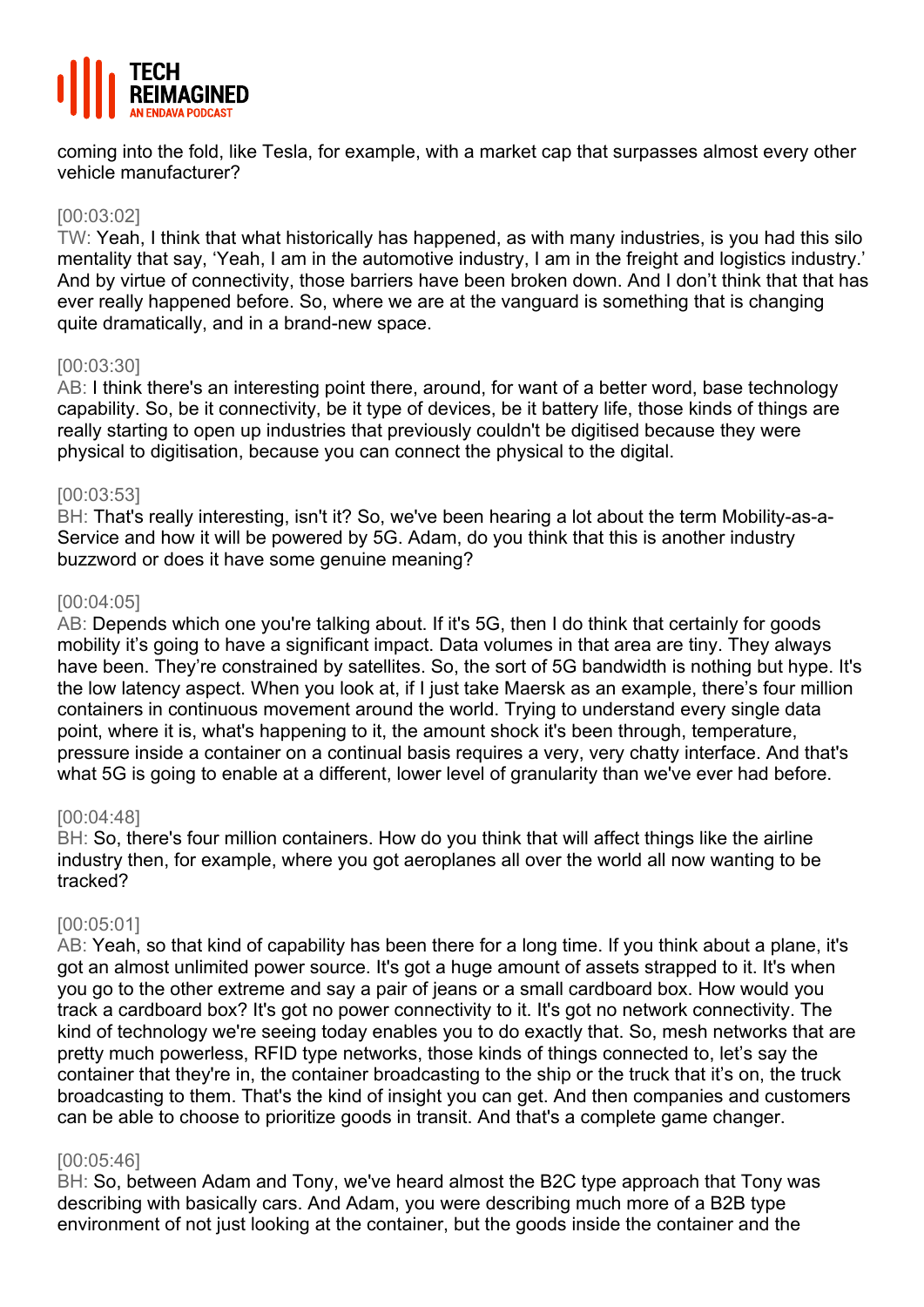

environment in the container, which I had never thought of before, but do you think there are also the adjacent industry links with B2B tracking of containers and the items?

# [00:06:15]

AB: Absolutely. If I offered Tony the opportunity to have a factory that never ran out stock because he could prioritise the gearboxes over the dashboards or whatever it was that was coming in, that would be a hugely attractive proposition. Cost of goods? So physical transit costs are almost zero to put some real numbers on it. The cost of shipping, all of the raw materials into Japan or to China to make a pair of Nike trainers and ship the trainers from China back into Europe is 25 US cents per pair of trainers. If you think of the value of actually getting the right goods to the right place on time, the value is massively higher than the current cost. And that's the opportunity we'll see through integrating the edges of supply businesses and demand businesses, so that it becomes in essence, a single virtual business, although with two separate P&Ls and two separate focuses.

# [00:07:06]

TW: And yeah, I think that's a really interesting point Adam has, because I think Toyota were at the leading edge of lean production, and their whole thing was don't have too much stock lying around. And that was really done on, I was going say, on a 'handdrolic' type of basis. But with connectivity, that now has spread into just about every manufacturing plant, whether it be cars, whether it be trainers, whatever it happens to be. And connectivity and IT has enabled everybody to embrace that lean production syndrome.

#### [00:07:39]

BH: Is it Toyota–and in your case, Adam, Maersk–are they providing the connectivity and the integration between the different...?

#### [00:07:46]

AB: Well, I think that's the next step. So, the connectivity we're talking about now is sort of connectivity within a business. Where we're going to get to in the next phase is connectivity across businesses. So, that for example, as the primary carrier for BMW, Maersk, for example, would be aware of the stock levels within BMW of certain items and can prioritise containers in their flow to make sure that that stock is kept at a suitable level.

#### [00:08:13]

BH: Thinking about the future, and automated cars, how do you think that's going to affect the overall industry? Tony?

#### [00:08:22]

TW: Yeah. There's a lot of hype about automation of vehicles. I'll be really honest with you. If you have a look at the car today, the level of automation is graded from one to five. One is essentially no level of automation, and five is no steering wheel. We are today, and if you think about cruise control, you think about radar, you think about lane-keep assist. So, when you think that was a serious amount of automation in the car, we are at level two! So, going from level two to level five is a massive, massive step. In 2016, there was incredible hype, about everyone going, 'Oh, yeah, we'll have automated cars! It'll be amazing!' And Waymo came along and guess what? Even the CEO of Waymo says, 'I will never see automated cars in my lifetime.' Automated cars, complete automation of vehicles will not happen until, my belief, about 2050. So, we are talking serious length of time. So, will it change? I think that what's going on the industry itself is that the car industry has got other priorities: Electrification, connectivity, are far, far more important for them than levels of automation. And so therefore, they're concentrating on those two aspects. So, I think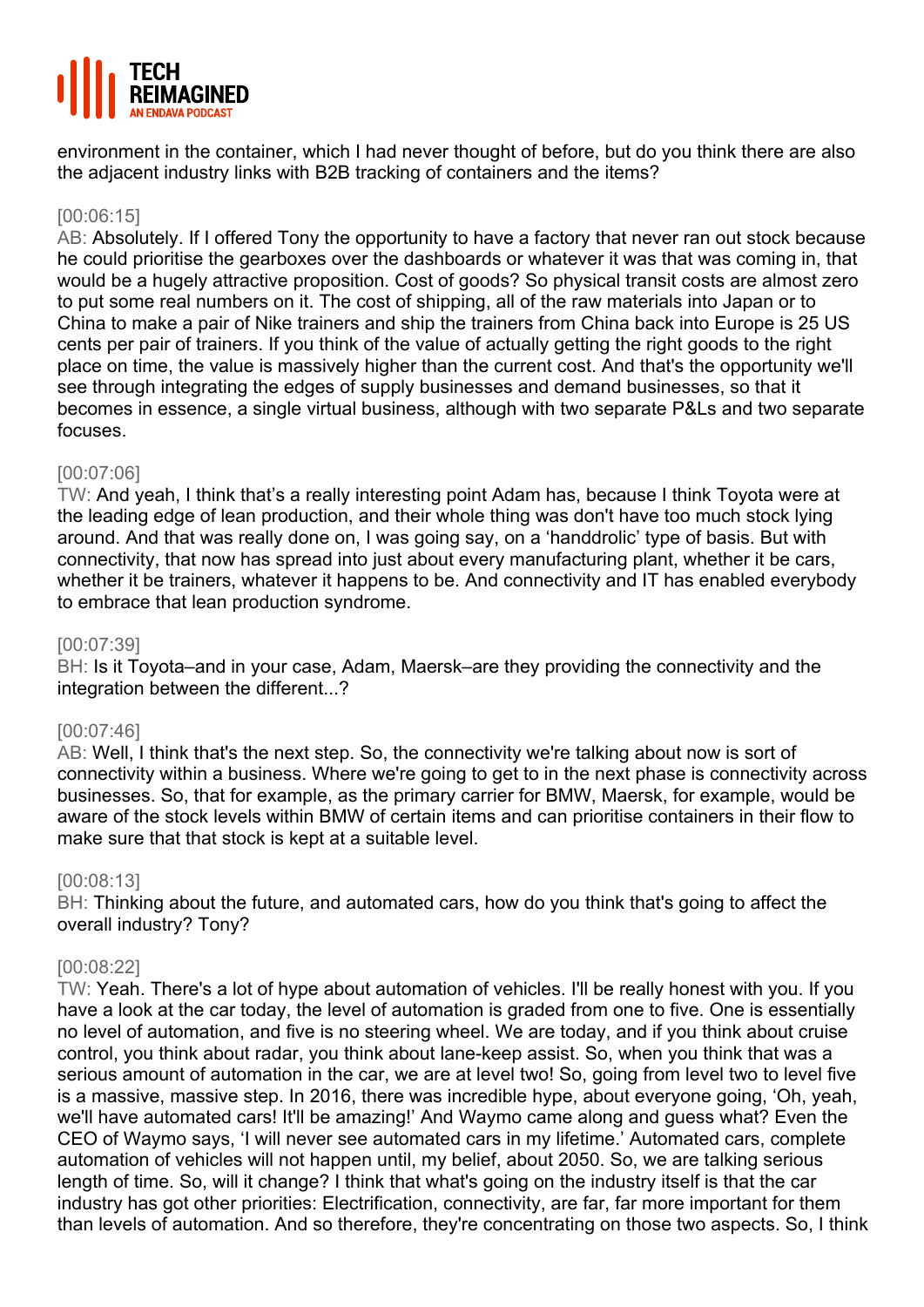

that it's a great headline: Automation. But from my perspective, I don't think it's something around the corner. Yes, the companies are using it at the moment for safety aspects, of course they are. But to be really honest, there's other priorities in the automotive industry.

# [00:10:05]

BH: And you mentioned about the power train in cars at the moment. So, in the UK, here we are. The government has announced that we're going to not have any fuel-in cars in 15 years' time. How do you feel about that?

# [00:10:20]

TW: So, I'm going to be a bit provocative here, because what's happened is that the world has jumped on the E.V. (electric vehicle) bandwagon. And if you look at it from 'well to wheel', which is the whole production cycle of an E.V. vehicle. If you compared an E.V, vehicle to the exact same diesel vehicle, the E.V. vehicle would have to have driven 60,000 miles before it comes exactly the same level as CO2 as the diesel vehicle, because in the production of an E.V. vehicle, the level of CO2 is enormous. So, yes, it's wonderful when people say, 'Oh, I've got a zero-emitting vehicle,' but you have to look at the whole production cycle of it. Don't get me wrong. If we can get zero emission in terms of levels production for the E.V., for the battery, then great. That's really good news. But we're nowhere near that at this moment in time. So, I think that E.V. has some legs. It is not the panacea. I think that many people, to be honest, would be more suited to driving a diesel vehicle today, which you don't hear that from anybody else, I have to say. But it's been painted as a very black picture. But to be really honest, if you're doing 30-40,000 miles a year, you should be driving a diesel vehicle. You should not be driving an E.V., particularly if you do long journeys. Overall, it doesn't suit, it's inefficient for people's lifestyle.

[00:12:02]

BH: Absolutely. Can I ask, what's the main vehicles in your households, then? Adam?

[00:12:08]

AB: I'd really rather you didn't ask that question. [Laughter]

[00:12:11]

TW: He's got a bike probably.

# [00:12:12]

AB: No. I'm on the other end of the scale, when it comes to energy consumption, I'm afraid. I work on the basis that you're as green as you can be based on the numbers of litres of engine you leave on the drive when you go to work. So, I have quite a few large capacity engines, but they sit there most of the time, so that's okay.

#### [00:12:27]

BH: That's interesting because that brings us on to ownership. In fact, before we move on to ownership, what's the main vehicle in your household Tony?

#### [00:12:34]

TW: Yes, I have two. I have a hybrid vehicle and a petrol vehicle.

#### [00:12:36]

BH: Right. Okay. So, let's talk about ownership, as you were just saying, Adam. So, as part of Endava's 20th birthday, our chief exec, John Cotterell, was asked in an interview about future trends and he specifically called out the automotive industry, and he said, 'Only one in 20 cars are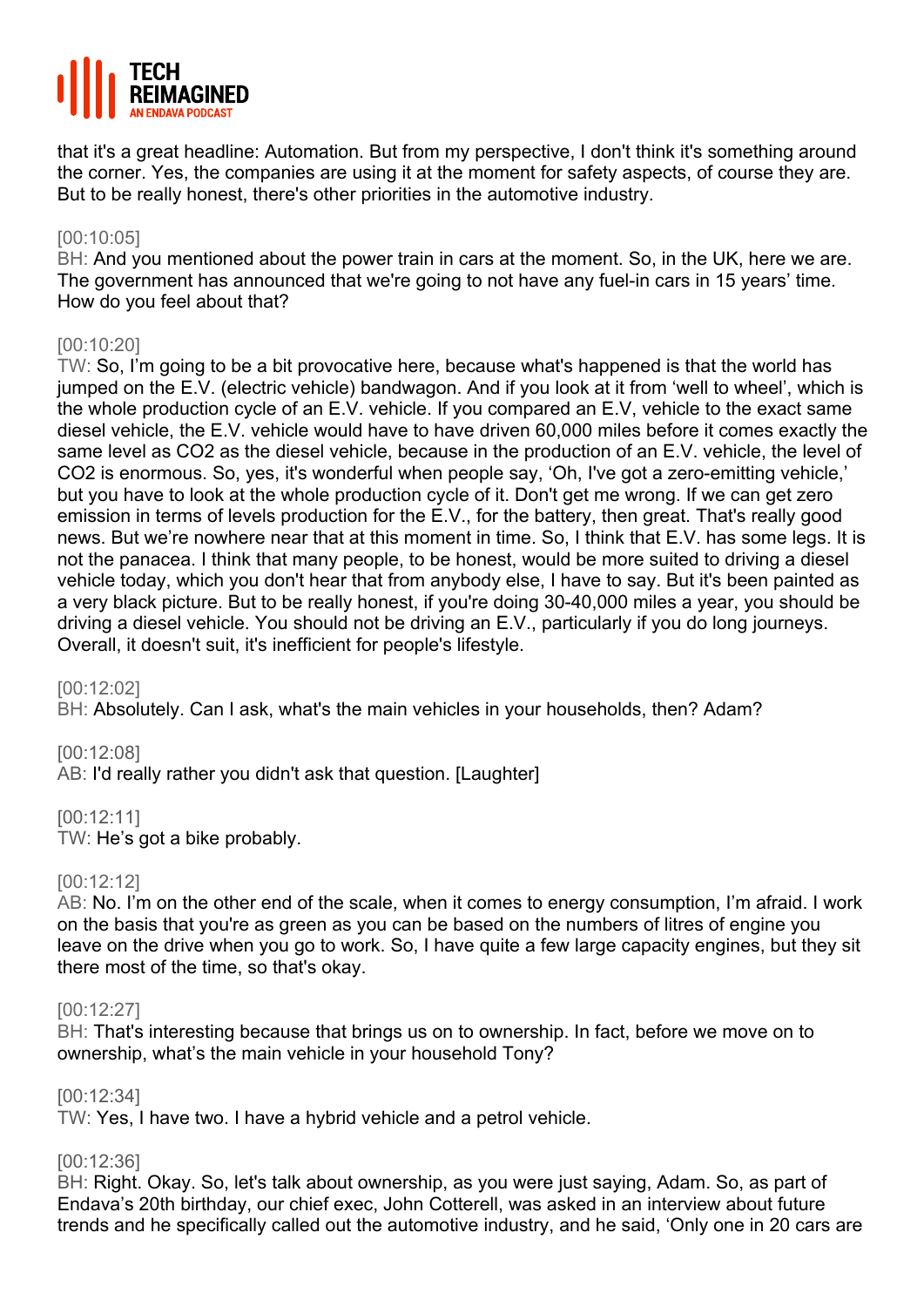

being used at any one time. The rest are sitting in car parks and garages. So once autonomous cars become more widely available, people won't need 95 percent of the cars they need today.' And we've already talked about automated cars, but the ownership point is really interesting. If only 1 in 20 cars are being used at any one time, why do we need so many cars?

## [00:13:15]

AB: I think that's an interesting societal point in there as well. Everyone immediately looks at the benefits of, well, you know, five percent of the cars there are today, much higher utilisation, much more efficiency. I spend most quality time with my kids driving them somewhere. Now, in a fully autonomous world, they're doing that by themselves. And I definitely would miss time with my son on the way to sports and my daughter on the way to music, because that literally is probably 8 to 10 hours a week.

#### [00:13:43]

BH: That's really interesting. Tony?

## [00:13:44]

TW: Yeah, I think let's put autonomous cars to one side, because they're in the future. They're some way away. I think between now and 2050, what's going to happen? We only drive our cars five percent of the time. 95 percent of the time the car is stationary. Where's your car now? It's in a car park. It's somewhere else. It's not being used. And when people say, 'Oh, I use my car a lot,' think about the time of use of your car. Yes. I think you never, ever think about when you're not using your car. And yet it's not used 95 percent of the time that you have it. So, as society moves on and people look at sustainability, we have to look at a more efficient way of utilising that asset. So, I am a big believer in car sharing of some form. Now, car sharing doesn't work if you are commuting–I totally understand that. But in terms of second cars, is there something that you can be–I mean, not a lot of people have two cars. There has to become some sort of car sharing situation that is a viable prospect. And I don't just mean alley rental. There is something like fractional ownership, which would be very interesting, because let's be honest. You wouldn't have thought that 20 years ago that all those wonderful C.D. players and C.D. disks that you had in your lounge or stacked up to be looked at would actually be completely useless now as Spotify comes in. It's a subscription model. Same with Netflix. There has to be something else in terms of the utilisation of the asset that we have today in a more efficient way. And that to me is a subscription model on cars. That's, I believe, what's going to bridge between now and the autonomous cars.

#### [00:15:33]

BH: So, I ride my bike through central London most days as I commute to work, and I pass several bays that are part of these subscription models, but it still feels not very many. Even in the middle of central London. Why are they not taking off? Do you think back to Adam's point that it's quite cultural, that we want to own cars?

#### [00:15:56]

AB: To chip in with a Copenhagen perspective, having spent the last five years living in Copenhagen, two things are very apparent: One, the bicycle is king. I mean, the bike has right of way over cars. So, if you're in the UK, when you come to turn left in a car, it has to wait for the bikes in Copenhagen. So, there is a massive amount of cycling. Something like 99 percent of Danes cycle weekly. The other is that there is a very large usage of car share schemes. The main reason for that is parking charges. So, parking charges outside your house are 35 pounds a day. Unless you have specific land you own, which in the city is fairly rare, any form of parking is about 35 pounds a day. Therefore, the hourly model becomes highly attractive. I mean, I was five years out there, didn't have a car.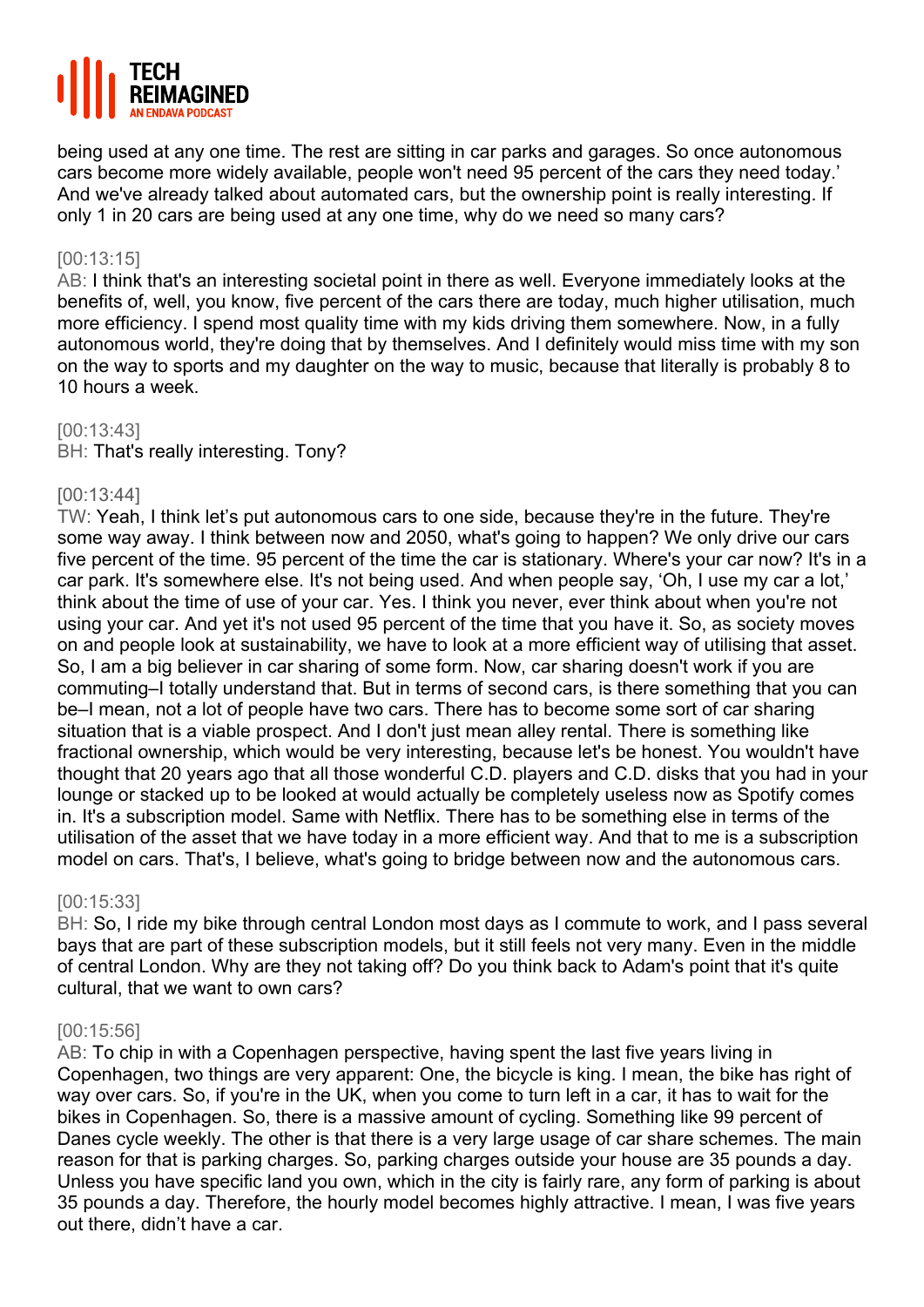

#### [00:16:47]

TW: Yeah, I think as well that society is changing. Historically, we as a society have been about ownership. That's what we have been. We own our houses. We own cars. That's you know, that the castle is, you know, that's what we have been brought up with. The millennials coming through, they're more about usage. They don't care about ownership. You know, there's so many more rented places that are out there today, which was never something that I was brought up with, but today, that's exactly what my kids are doing. So, on that basis, that idea of ownership, saying, 'Why should I own it? I just want to use it.' And that, therefore, is a different psyche to those people who are coming through, and on that basis, if you think about usage and not ownership, and this isn't a great thing for car manufacturers, because they're going to see not as many people buying cars, because people can be sharing them. You know, the three of us, actually, we could be starting to share cars. So, I do think that there's a model that is changing and that is something as well that there's happening with our culture as well as a need for sustainability and wastage. It's ridiculous. You go down a road in London and you can hardly get down it. Why? Because of all the cars parked.

#### [00:18:03]

BH: Yeah, so, I had a great conversation with my brother-in-law a couple of years ago. So, I've got a 17-year-old son, and we worked out how much we could give him as Uber vouchers rather than putting through driving lessons, the test, buying a small car and insuring it in the first couple of years. And it was several thousand pounds, but it just doesn't feel the same kind of return. If we just said, 'Here, here's a whole load of money for you to go and spend on Uber,' so maybe there needs to be that cultural change. Are you suggesting that with more flats renting, but also more subscription models across things like Netflix, Spotify, etc., it will just become natural to rent a car as you need it on that need basis?

#### [00:18:51]

TW: I think there's something definitely in that, in that culturally we are moving on. And when you start to look at the asset that is not used 95 percent of your time, you're going, 'Why have I got this?' There must be some sort of opportunity whereby the three of us could, with the appropriate app, share this vehicle, shouldn't we? Not necessarily as my primary vehicle, but my secondary vehicle. Shouldn't we be sharing this? Much better, much more effective in terms of wastage and sustainability.

#### [00:19:21]

BH: So, Tony, while you were chairman of Hyundai UK, you saw a big change in customers wanting to buy the car, to hire-purchase and other different forms of owning that car. How long do you think it'll be before we start seeing real mass change and a migration into more of a subscription model?

#### [00:19:43]

TW: My view is that is around the corner. If you look in central London, great situation whereby you have a number of developers who are building flats and when they're building apartments, they have a restricted number of parking spaces. And of course, from their point of view, they don't want that many parking spaces, because for each parking space, they could put another apartment. So, from their side, it's good. Greater London council as well, they're also saying, 'Oh, we also don't really want to have too many parking spaces, because we want to cut down on congestion.' So, there has to be something there whereby this block of apartments could start to share vehicles in a restricted number of parking spaces with all those people who actually own those. So, my belief is it is coming.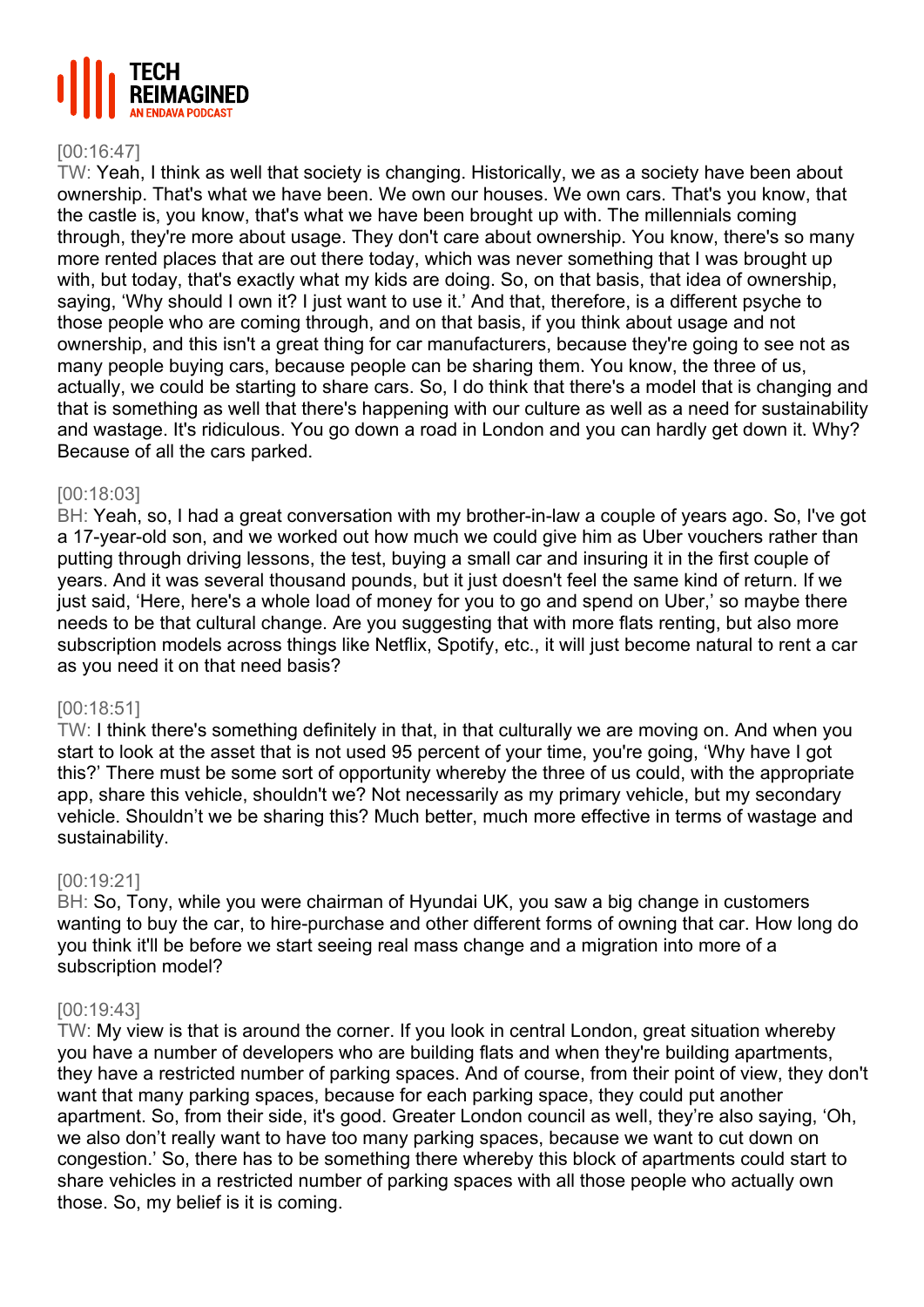

# [00:20:33]

AB: Are we going to see the auto manufacturers step up? I mean, if you think of that model, it'd be great to have three small cars, one medium, one large, and a van. Where the auto manufacturers are rocking up and saying, 'Hey, we'll be part of this as a partner.'

#### [00:20:44]

TW: Yes. So, from my knowledge, and I absolutely know that that's where the auto manufacturers really can see things happening, in the automotive situation, there's C.A.S.E, 'case'. So, it's 'Connectivity, Autonomous cars Sharing an Electrification'. So, that's C.A.S.E. And it's that the 'S', which doesn't require lots and lots of investment, it requires a cultural change, an innovative move. And that's where automotive manufacturers are saying we need to get into bed with people who are into the sharing model, because really, big conglomerates like Toyota, Hyundai, BMW, they're not agile enough to get into that, but they're partnering now with people who actually can develop sharing models.

## [00:21:35]

BH: So, putting the last two parts of the conversation together where we've talked about autonomous vehicles and also car ownership, we're already seeing a decline in car sales, across certainly in the UK, the SMMT announced that earlier this week. But if we suddenly start finding that the number of cars being sold declines because more subscription models, do you think we'll then see less investment into autonomous cars as well? So, it would become kind of ever decreasing circles? I know that you're saying that autonomous vehicles are probably still a way off, but will that be even further away if there will be less investment there?

#### [00:22:14]

TW: I believe that's true. Car manufacturers are not making as much money as they used to because they're having to invest in great levels of technology, and particularly electrification. Nobody makes money out of electric vehicles. Manufacturers, dealers, intermediaries–there's very little profit, in fact no profit really, in electrified vehicles at this moment in time. Whereas historically with a normal internal combustion engine vehicle, there's lots of profit in that. So therefore, the manufacturers are saying, 'Where am I going to get my money from to invest in the future?' They are looking to survive as at today. And that's an issue for them.

#### [00:22:55]

BH: So, it's interesting that we talked about the profitability of the car manufacturers, moving back to Mobility-as-a-Service, companies like Uber, Lyft and so forth as well, they're also announcing that they're struggling to make some profits as well. And in fact, Uber have said that the way that it is going to generate some profit is through its sideline businesses like food delivery, etc., rather than the transportation of people. Any comments on that?

#### [00:23:22]

TW: Yeah, actually, I'm interested in from Adam's point of view, because is it very much in the logistics? Are logistics now very profitable?

#### [00:23:32]

AB: No. So, logistics is more of a commodity industry than you'd like to think. I mean, there's brokers in logistics, the people called 'freight forwarders' who are the commercially astute folks that are buying and selling space. I mean, they don't only assets are just buying or selling space on assets or buying and selling rental of containers. The margins there are reasonable. But if you look at the asset owners, the people own the ports, the ships, the containers, roughly speaking, over 10 years return on invested capital has been down in the sort of 2 - 3 percent.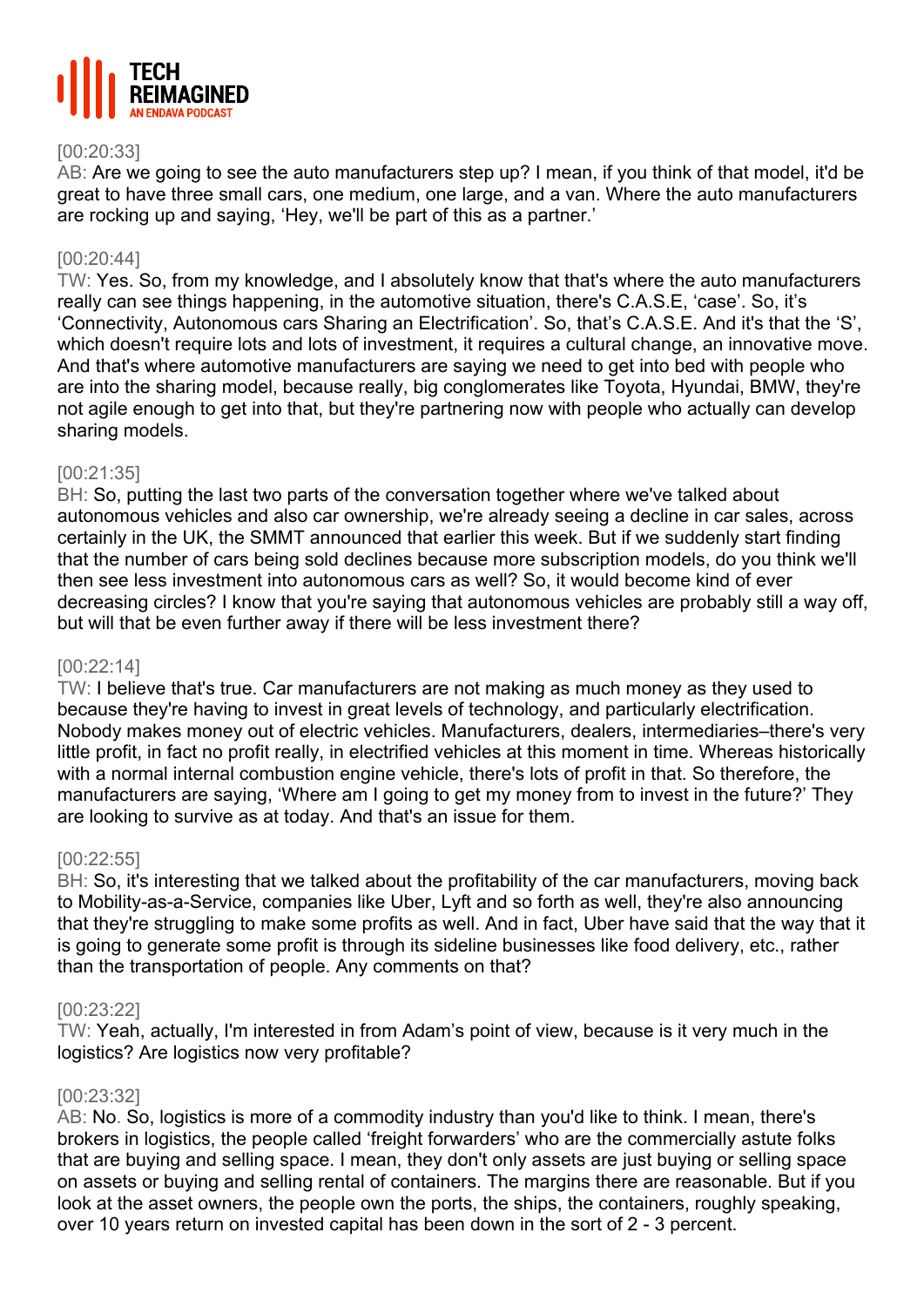

[00:24:04] TW: Oh, gosh.

# [00:24:05]

AB: So, I mean, if it was your money, you'd leave it in the bank type scenario. They're mostly family owned businesses, have been for generations, which is what keeps people there. So, I think that industry has to look for another opportunity, which is where there's a seamless logistics, where manufacturing and consumption is tied together through real understanding of what's going on as stock levels within both ends of the chain is where potential logistics can play a more important role.

[00:24:31] TW: Hm.

## [00:24:32]

AB: I mean, if you think, we'll go back to our Nike trainers example. 25 cents to ship it, just think of the labour arbitrage. All of that profit pool has been given away to the end customers in there, so that there needs to be a way of thinking about physical flow smarter. And that's what some of the logistics companies are starting to get into now. It's possible, for example, on a large boat, one of our big boats carries 23,000 containers. If you're the last loaded and the first off, you fall days quicker in transit than being the first on and last off. That's not monetised today in shipping. Why would you not go to an express sort of model? Equally, the same way a computer network, an IP network works. You have sort of dynamic routing of IP packets. Well, that could be the same for physical goods. You could dynamically route stuff across a network. The challenging part today is, of course, that means going through different countries, which means different paperwork, which means different clearances. So, if you know, if you dynamically routed it. But there's no reason now we've got this granularity of information that you couldn't dynamically route goods in exactly the same way we do with computer networks.

# [00:25:42]

TW: So, from your perspective, you are saying that profitability in logistics can be leveraged by virtue of technology and connectivity.

#### [00:25:52]

AB: Yes. It basically gives us the opportunity to abstract. We can ship by cardboard box, not ship by ship load. And historically, logistics has worked on the thing it sits on. So, everything on a train travels together, everything on a truck travels together, everything on a ship travels together. Well, we have the insight to do that at the micro level of granularity today. So, they might just be happening to travel together and branch off at different points. That's where it'll get to, and that will allow personalisation to a certain degree of logistics, transport, which is what everyone's looking for, from a customer perspective.

#### [00:26:31]

TW: It is quite fascinating, because I also see that IT and connectivity is crucial, more so in, let's say, in my industry, in the automotive industry, and in particular, if you look at what's happening in the automotive industry as we do gravitate towards E.V.s, you would start to say, 'So how's the government going to generate some money?', because they get 28 billion pounds from fuel duty at this moment in time in the UK. So, as fuel goes down, where are they going to get that from? The only way, my belief, that the government can get more money is by some degree of taxation on usage, and that therefore is the car all of a sudden has to become connected from the minute you get into it, and all of a sudden the clock starts ticking, is picked up by the government, and you are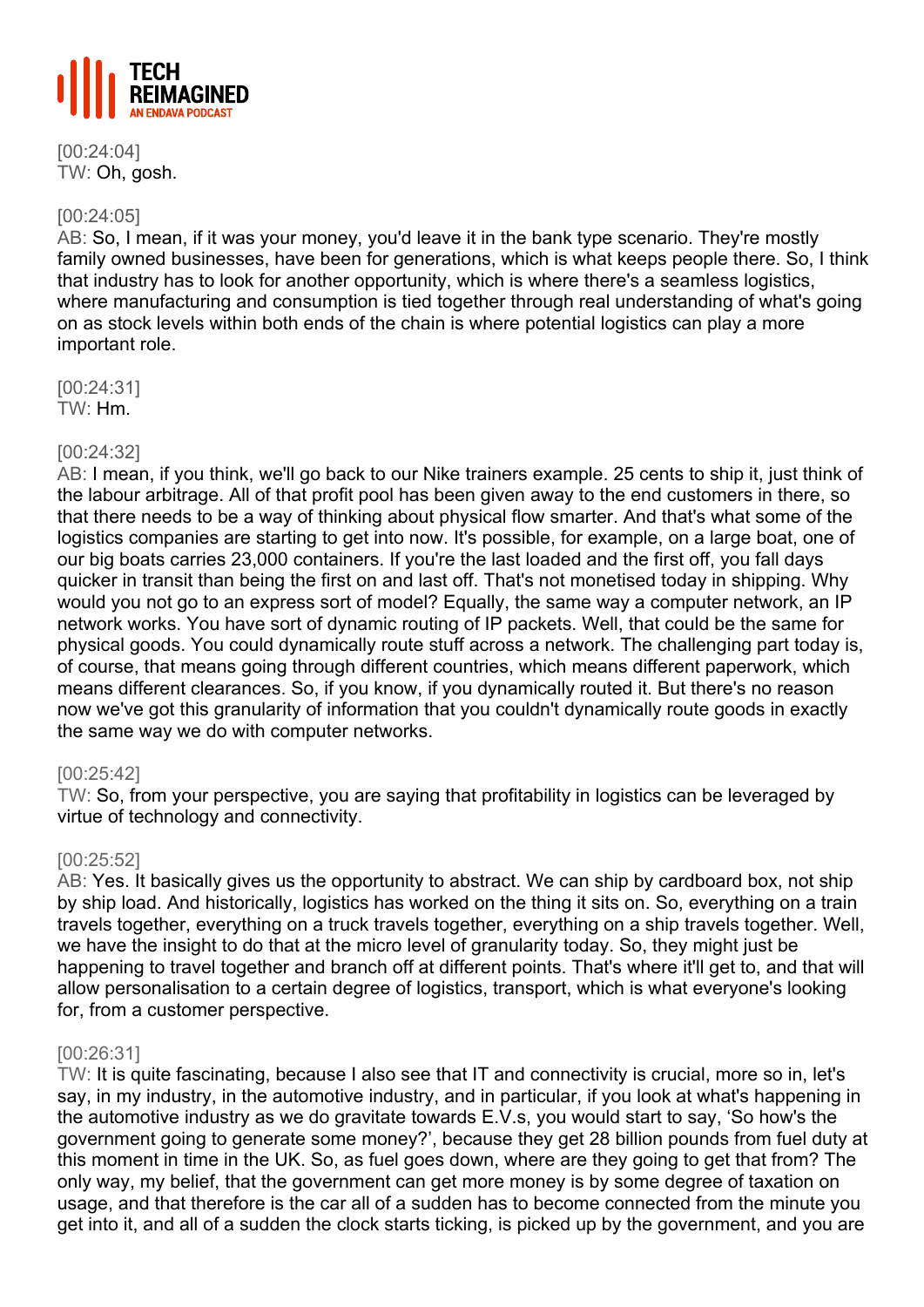

therefore charged, let's say, 20 pence from going from Reading to Maidenhead. And that's how it's going to have to be done, because you can't start taxing electricity, because that goes into your house and that's only at 5 percent VAT compared to 20 percent as well. So, the amount of money that the government's going to lose by virtue of fuel going down, going to electrification is massive. And the only way they can get it back is through technology in the car talking to–essentially, it's seamless tolls. So just like where you're saying in logistics, connectivity is the route forward, it has to be so in I think in our lives, in the whole of mobility, that's going to be the case.

# [00:28:09]

AB: And I think that one of the challenges doing it, logistics by nature is global. No one ever ships from UK to UK; you don't do it. A lot of the regulation is national. And I think we're going to see exactly same challenge in the car world when we're looking at connectivity there. Because the way the UK government set it up might be completely different in the way the French government set it up–even worse if it's both left hand drive. So, let's say I'm in Europe and I'm out of Europe, left hand drive countries, potentially with adjacent borders. Are the car manufacturers going to have to support multiple models and multiple modes of that? That's really not a burden you want sitting on your balance sheet if you're a producer.

#### [00:28:45]

TW: Absolutely, and there has to be some level of degree of legislation that comes in that is global whereby, you know, you move from France to Germany and it's all seamless. It has to happen.

#### [00:28:56]

AB: And is the facility for global regulation, does it exist in the auto industry today?

#### [00:29:03]

TW: No, not really. I mean, it's very, you know, European centric. Yes. So, Europe had their own rules, but America has their own rules and Asia has its own rules. So that's a bit of a problem moving forward. You could do something across Europe. And I suppose that more with people movement in cars, it is restricted, not so really with movement of goods.

#### [00:29:26]

AB: Legislation, governmental legislation, and actually getting adaptability in product, and the court, in order to support the adaptability, is one of the biggest challenges in logistics. Because you can't get two different customs agencies to agree on anything. By nature, they're going to be competitive.

#### [00:29:43]

TW: Roll on, Brexit. That'll be good, then. [Laughter]

#### [00:29:45]

BH: The IT industry has been trying to work with customs companies for many years. So, we're now going to play a game. It's called 'The Mobility This or That'. I'm looking for one-word answers, as difficult as that's going to be with my current guests. So, I'm going to take it in turns to ask each of you a question. I'm looking for your preference over each of them. So, the first one, Tony, because I already know what Adam's answer would be. Tony, would you prefer to cycle or drive?

#### [00:30:20]

TW: [Laughter] Okay, so there's a pause there, because it depends how far the cycle ride is.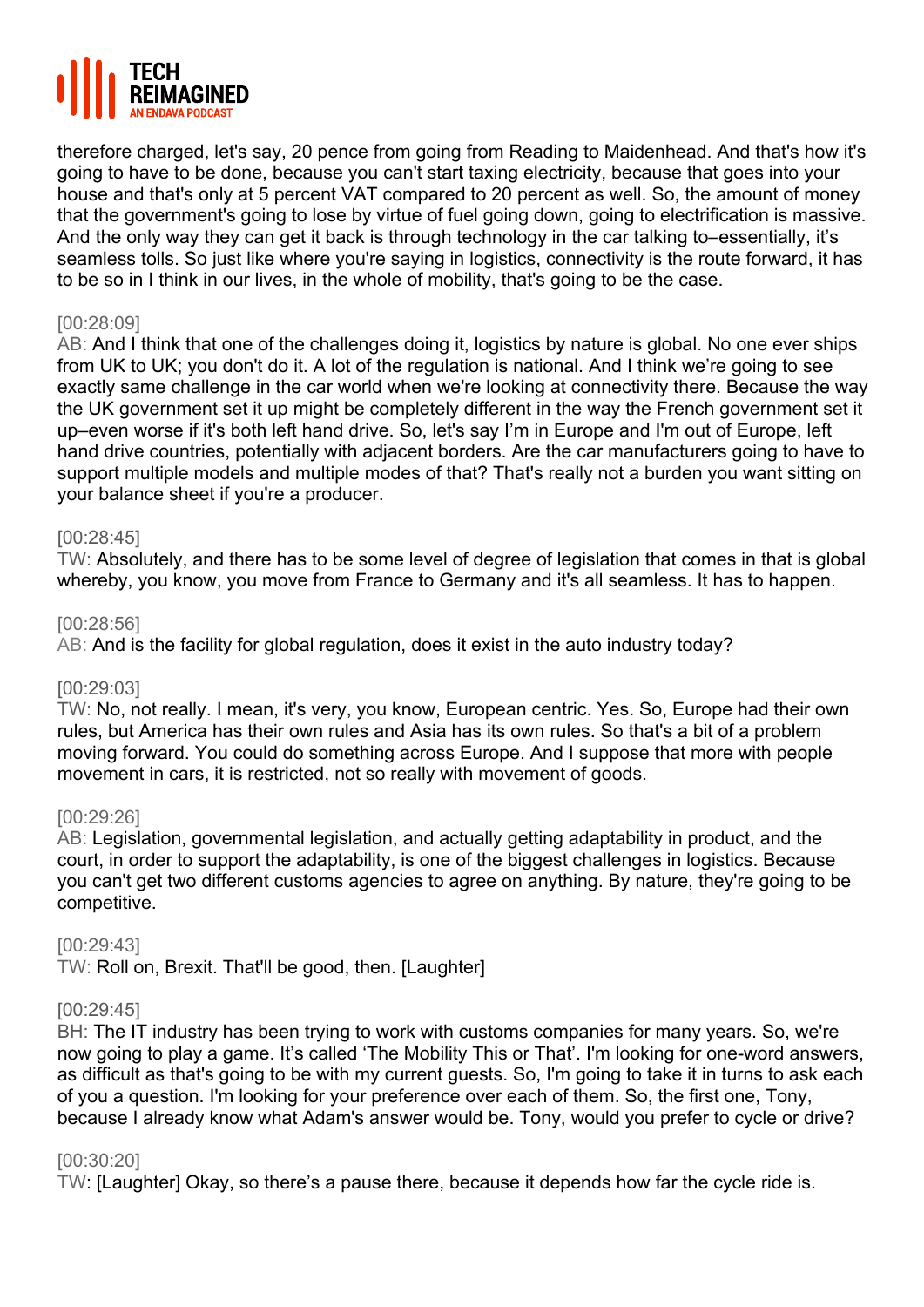

[00:30:25] BH: Okay, let's say let's say a five-mile trip.

[00:30:27] TW: Oh, cycle.

[00:30:29] BH: You clearly don't live in the hilly area. Adam. Electric or fuel?

[00:30:33] AB: Fuel.

[00:30:35] BH: Netflix or Amazon Prime?

[00:30:37] TW: Netflix.

[00:30:39] BH: Analog or Apple Watch?

[00:30:41] AB: Analog.

[00:30:42] BH: I can see you are at the moment. Spotify or Apple Music?

[00:30:46] TW: Spotify.

[00:30:47] BH: Cash or Bitcoin?

[00:30:49] AB: Cash.

[00:30:50] BH: Monzo, or one of the new challenger banks, or traditional bank?

[00:30:57] TW: I would say Monzo.

[00:30:58] BH: Okay, I'll let that for a one-word answer. Facebook or Snapchat?

[00:31:02] AB: Neither.

[00:31:04] BH: [Laughter] I knew that was going to happen. Tony, when traveling on London public transport, plastic cards or Apple Pay?